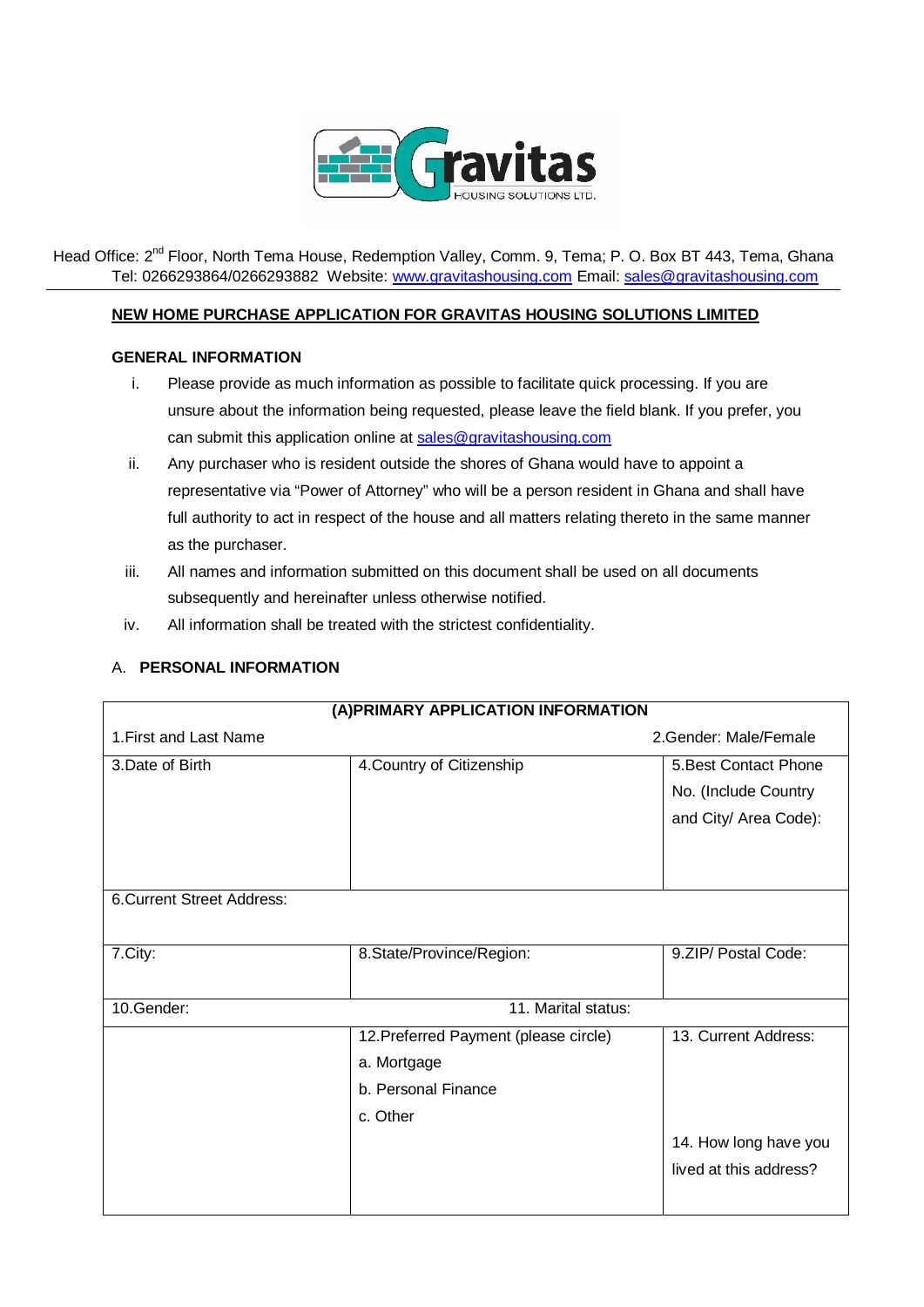| 15. Previous Street Address:                   |                                          |                       |  |  |
|------------------------------------------------|------------------------------------------|-----------------------|--|--|
|                                                |                                          |                       |  |  |
| 16.City:                                       | 17.State/Province/Region:                | 18.ZIP/ Postal Code:  |  |  |
|                                                |                                          |                       |  |  |
|                                                |                                          |                       |  |  |
| 19.Country                                     |                                          |                       |  |  |
|                                                |                                          |                       |  |  |
|                                                | (B) EMPLOYMENT INFORMATION               |                       |  |  |
| 20. Current Employer:                          |                                          |                       |  |  |
| 21. Employer Street Address:                   |                                          |                       |  |  |
|                                                |                                          |                       |  |  |
| 22.City:                                       | 23. State/Province                       | 24.ZIP/ Postal Code   |  |  |
| 25. Country                                    |                                          |                       |  |  |
|                                                |                                          |                       |  |  |
| 26. Phone(Include Country and City/ Area Code) |                                          | 27.Fax                |  |  |
|                                                | 29. Annual Salary (Please indicate if    | 30. How long have you |  |  |
| 28. Position                                   | amount is in dollars, cedis, euros etc.) | worked there?         |  |  |
|                                                | (C). CONTACT INFORMATION                 |                       |  |  |
|                                                |                                          |                       |  |  |
|                                                |                                          |                       |  |  |
| 31. Home Phone                                 | 32. Mobile Phone                         | 33.Fax                |  |  |
|                                                |                                          |                       |  |  |
|                                                |                                          |                       |  |  |
| 34. Work Phone                                 | 35. Email Address                        |                       |  |  |
| (D) CO-APPLICANT INFORMATION 1                 |                                          |                       |  |  |
|                                                |                                          |                       |  |  |
| 36. First and Last Name:                       |                                          |                       |  |  |
|                                                |                                          |                       |  |  |
| 37. Date of Birth                              | 38. Best Contact Phone Number (Include   | 39. Country of        |  |  |
|                                                | Country and City/Area Code)              | Citizenship           |  |  |
| 40. Current Street Address:                    |                                          |                       |  |  |
|                                                |                                          |                       |  |  |
|                                                |                                          |                       |  |  |
| 41.City                                        | 42. State/Province                       | 43. ZIP/ Postal       |  |  |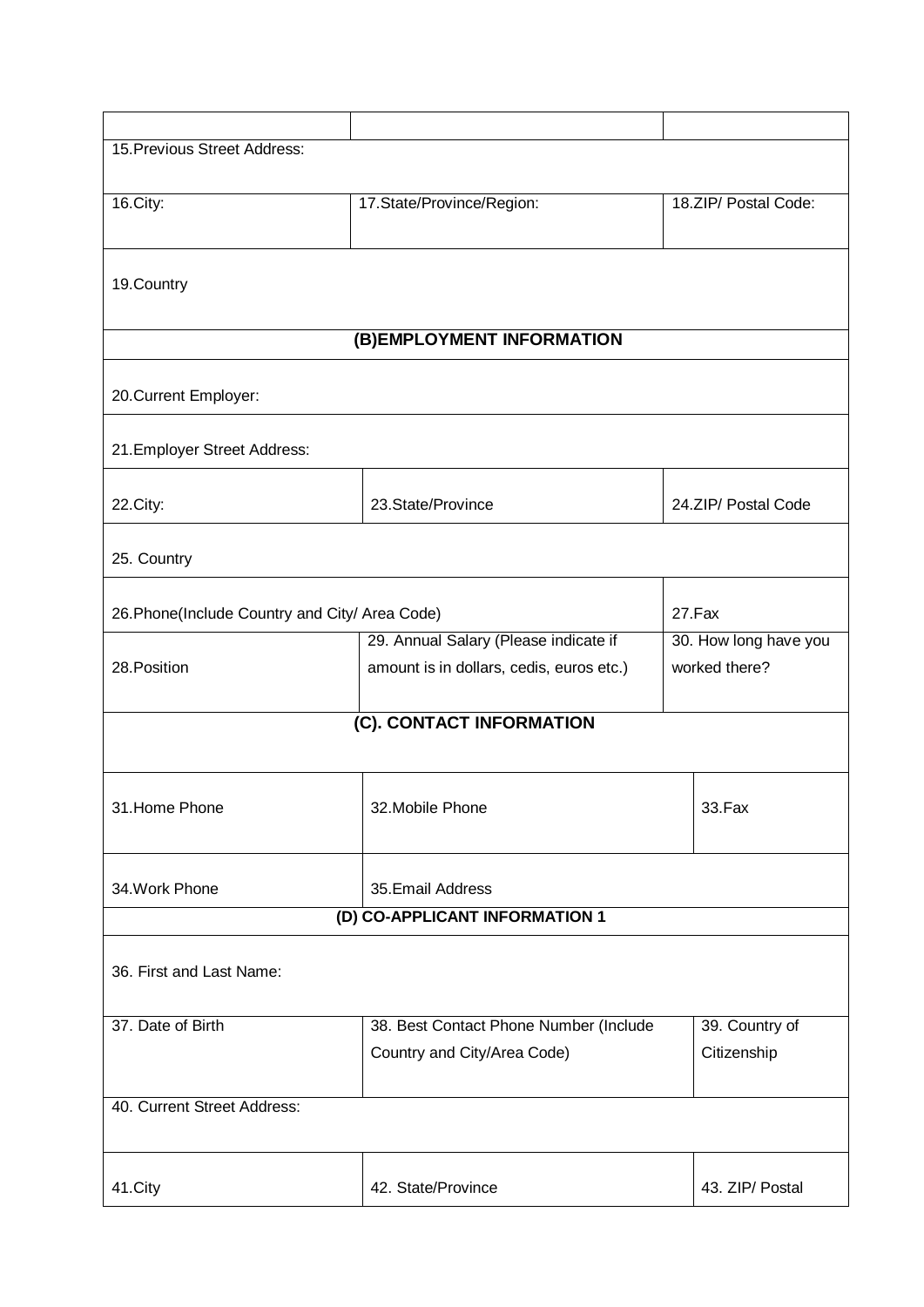|                                                                 |                                              | Code              |  |  |
|-----------------------------------------------------------------|----------------------------------------------|-------------------|--|--|
| 44.Country                                                      | 45. Monthly Mortgage Payment or Rent         | 46.Current        |  |  |
|                                                                 |                                              | Address:          |  |  |
|                                                                 |                                              |                   |  |  |
|                                                                 |                                              |                   |  |  |
|                                                                 |                                              | 47. How long have |  |  |
|                                                                 |                                              | you lived at this |  |  |
|                                                                 |                                              | address?          |  |  |
|                                                                 |                                              |                   |  |  |
|                                                                 |                                              |                   |  |  |
| 48. Previous Street Address:                                    |                                              |                   |  |  |
|                                                                 |                                              |                   |  |  |
| 49.City                                                         | 50.State/Province/Region:                    | 51.ZIP/ Postal    |  |  |
|                                                                 |                                              | Code              |  |  |
|                                                                 | (E) CO-APPLICANT INFORMATION 2               |                   |  |  |
|                                                                 |                                              |                   |  |  |
| 52. Current Employer:                                           |                                              |                   |  |  |
|                                                                 |                                              |                   |  |  |
| 53. Employer Street Address:                                    |                                              |                   |  |  |
|                                                                 |                                              |                   |  |  |
| 54. City:                                                       | 55.State/Province/Region:                    | 56.ZIP/ Postal    |  |  |
|                                                                 |                                              | Code              |  |  |
|                                                                 |                                              |                   |  |  |
|                                                                 |                                              |                   |  |  |
| 57.Country                                                      |                                              |                   |  |  |
|                                                                 |                                              |                   |  |  |
| 58. Phone(Include Country and City/ Area Code)                  |                                              | 59.Fax            |  |  |
|                                                                 |                                              |                   |  |  |
| 60. Position                                                    | 61. Annual Salary (Please indicate if amount | 62. How long have |  |  |
|                                                                 | is in dollars, cedi, euros, etc.)            | you worked there? |  |  |
|                                                                 |                                              |                   |  |  |
|                                                                 | (F) CONTACT INFORMATION                      |                   |  |  |
| 63. Home Phone                                                  | 64. Mobile Phone                             | 65.Fax            |  |  |
|                                                                 |                                              |                   |  |  |
| 66. Work Phone                                                  | 67. Email Address                            |                   |  |  |
|                                                                 |                                              |                   |  |  |
| 68. Which development are you interested in? (please check one) |                                              |                   |  |  |
| Prima Vista Homes<br>П                                          |                                              |                   |  |  |
| Osagyefo Court<br>$\mathbf{L}$                                  |                                              |                   |  |  |
| Others<br>П                                                     |                                              |                   |  |  |
|                                                                 |                                              |                   |  |  |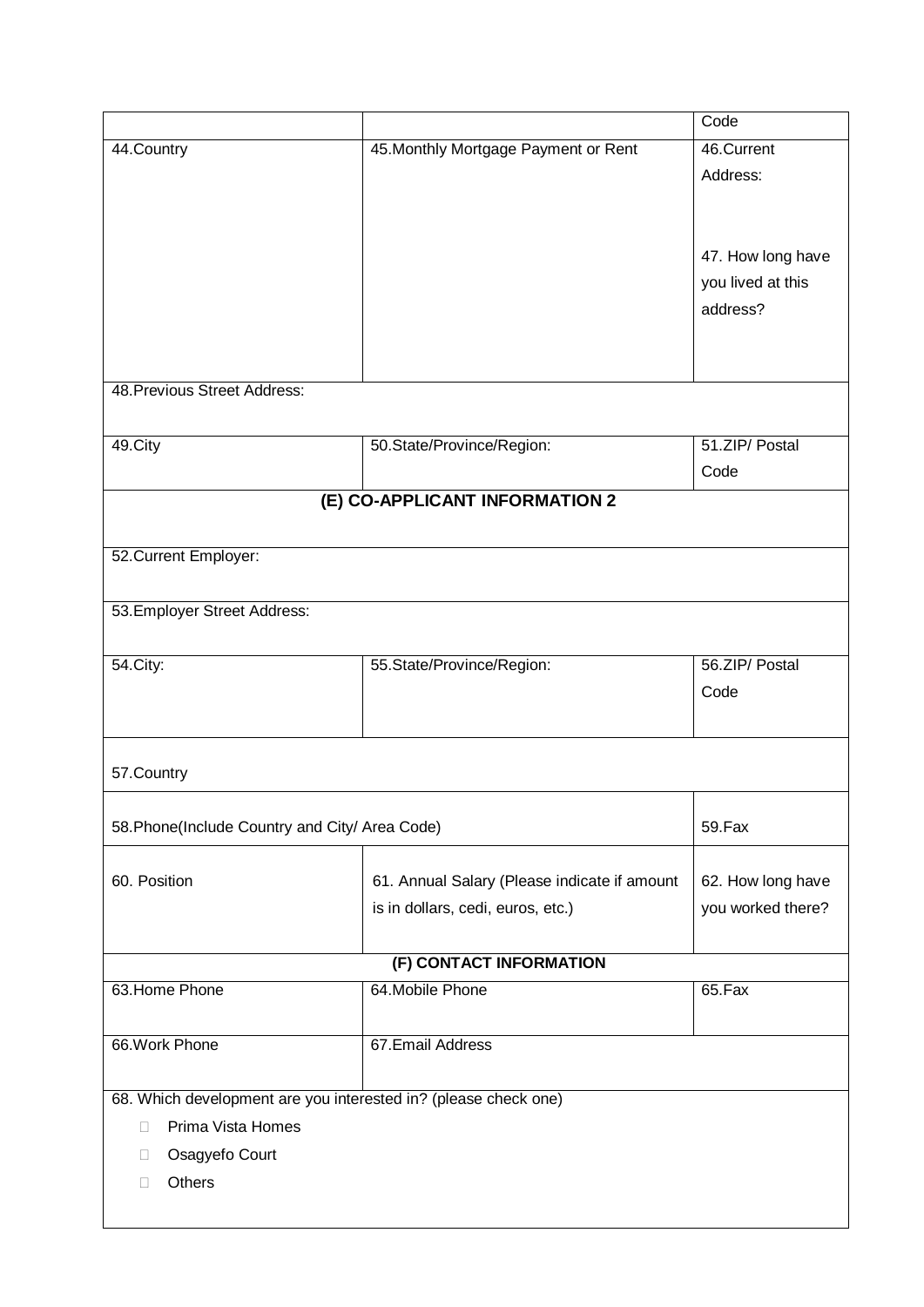|                                        | 69. Which of the house models are you interested in purchasing? (please tick the appropriate one)          |  |  |  |  |
|----------------------------------------|------------------------------------------------------------------------------------------------------------|--|--|--|--|
| $\Box$                                 | BANI (2-Bedroom Detached House)                                                                            |  |  |  |  |
| □                                      | GRACIA (3-Bedroom Detached House)                                                                          |  |  |  |  |
| $\Box$                                 | LUPITA (2-Bedroom Detached House Expandable to 3)                                                          |  |  |  |  |
| MADIBA (3-Bedroom Apartment)<br>$\Box$ |                                                                                                            |  |  |  |  |
| $\Box$                                 | OMNI (4-bedroom 2 Storey House with 1-bedroom servant Quarters Attached)                                   |  |  |  |  |
| □                                      | GRACIA (2 Bedroom Townhouse)                                                                               |  |  |  |  |
| □                                      | MANTA (3 Bedroom Townhouse)                                                                                |  |  |  |  |
| П                                      | KEYAKI (4 Bedroom Storey)                                                                                  |  |  |  |  |
|                                        | 70. Stage of Development Required (for Osagyefo Court Houses only)                                         |  |  |  |  |
| □                                      | F <sub>2</sub> R <sub>1</sub>                                                                              |  |  |  |  |
| П                                      | F2R2                                                                                                       |  |  |  |  |
| П                                      | F <sub>2R3</sub>                                                                                           |  |  |  |  |
| □                                      | F <sub>2R4</sub>                                                                                           |  |  |  |  |
|                                        | 71. Which finishing package would you require? (Applicable to All Houses)                                  |  |  |  |  |
| □                                      | BUDGET (Osagyefo court only)                                                                               |  |  |  |  |
| П                                      | <b>STANDARD</b>                                                                                            |  |  |  |  |
| □                                      | <b>EXECUTIVE</b>                                                                                           |  |  |  |  |
|                                        |                                                                                                            |  |  |  |  |
|                                        |                                                                                                            |  |  |  |  |
|                                        | 72. Which plot number would you like this home built on? (Osagyefo Court Only; see site plan for currently |  |  |  |  |
|                                        | 73. How soon would you like to move into your new home?                                                    |  |  |  |  |
|                                        |                                                                                                            |  |  |  |  |
|                                        | 74. How do you plan to pay for your new home?                                                              |  |  |  |  |
| □                                      | I have the funds available.                                                                                |  |  |  |  |
| $\Box$                                 | I would like Gravitas Housing Solutions Ltd to put me in contact with one of their preferred lenders       |  |  |  |  |
| □                                      | I plan to borrow all or some of the money from my own bank or credit source.                               |  |  |  |  |
| $\Box$                                 | I want to pay by instalment (select specific type)  e.g. 1, 2, 3, 4 or 5                                   |  |  |  |  |
|                                        |                                                                                                            |  |  |  |  |